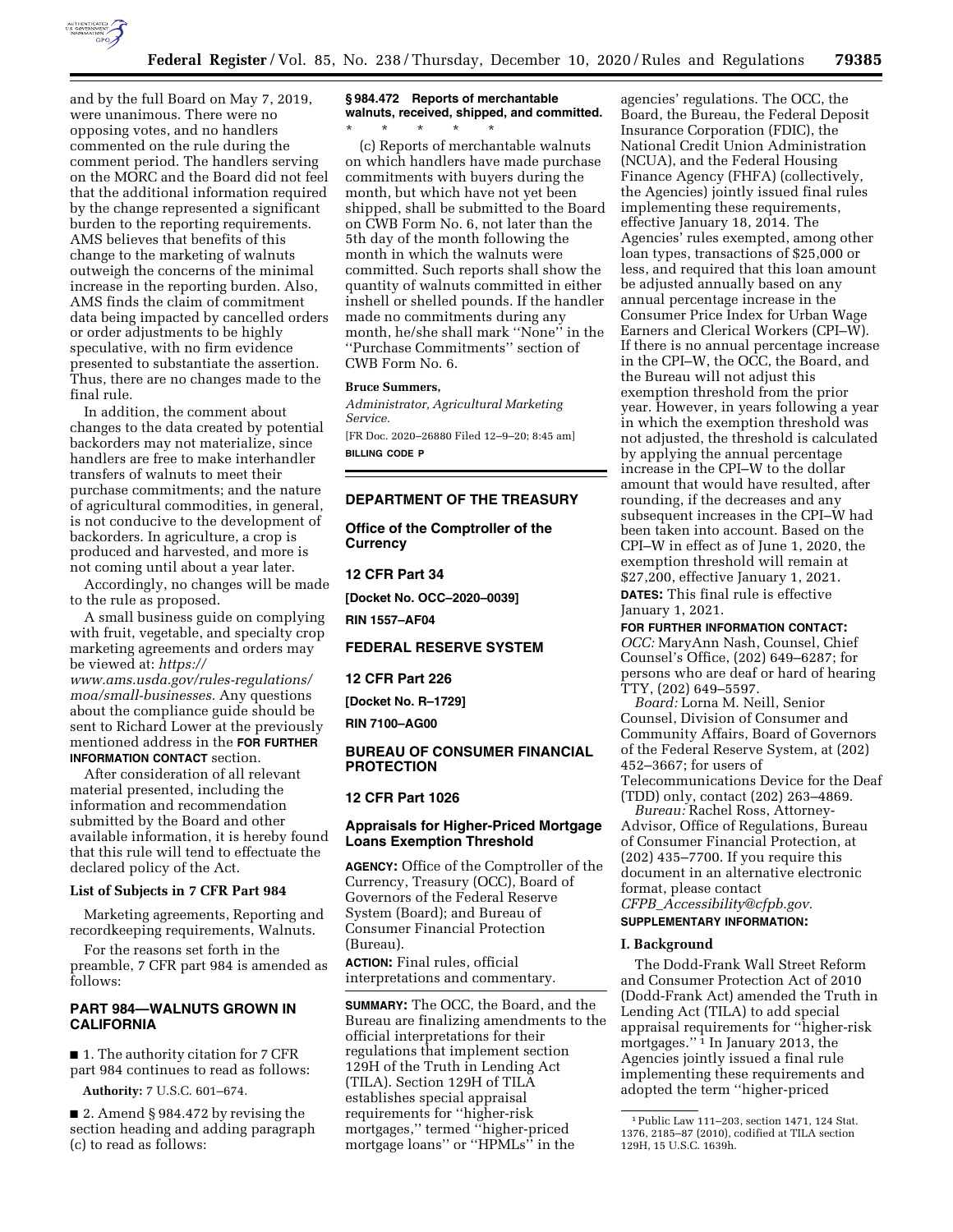mortgage loan'' (HPML) instead of ''higher-risk mortgage'' (the January 2013 Final Rule).2 In July 2013, the Agencies proposed additional exemptions from the January 2013 Final Rule (the 2013 Supplemental Proposed Rule).3 In December 2013, the Agencies issued a supplemental final rule with additional exemptions from the January 2013 Final Rule (the December 2013 Supplemental Final Rule).4 Among other exemptions, the Agencies adopted an exemption from the new HPML appraisal rules for transactions of \$25,000 or less, to be adjusted annually for inflation.

The OCC's, the Board's, and the Bureau's versions of the January 2013 Final Rule and December 2013 Supplemental Final Rule and corresponding official interpretations are substantively identical. The FDIC, NCUA, and FHFA adopted the Bureau's version of the regulations under the January 2013 Final Rule and December 2013 Supplemental Final Rule.5

The OCC's, Board's, and Bureau's regulations,6 and their accompanying interpretations,7 provide that the exemption threshold for smaller loans will be adjusted effective January 1 of each year based on any annual percentage increase in the Consumer Price Index for Urban Wage Earners and Clerical Workers (CPI–W) that was in effect on the preceding June 1. Any increase in the threshold amount will be rounded to the nearest \$100 increment. For example, if the annual percentage increase in the CPI–W would result in a \$950 increase in the threshold amount, the threshold amount will be increased by \$1,000. However, if the annual percentage increase in the CPI– W would result in a \$949 increase in the threshold amount, the threshold amount will be increased by \$900. If there is no annual percentage increase in the CPI– W, the OCC, the Board, and the Bureau will not adjust the threshold amounts from the prior year.8

5*See* NCUA: 12 CFR 722.3; FHFA: 12 CFR part 1222. Although the FDIC adopted the Bureau's version of the regulation, the FDIC did not issue its own regulation containing a cross-reference to the Bureau's version. *See* 78 FR 10368, 10370 (Feb. 13, 2013).

6 12 CFR 34.203(b)(2) (OCC); 12 CFR 226.43(b)(2) (Board); and 12 CFR 1026.35(c)(2)(ii) (Bureau).

7 12 CFR part 34, appendix C to Subpart G, comment 203(b)(2)–1 (OCC); 12 CFR part 226, Supplement I, comment 43(b)(2)–1 (Board); and 12 CFR part 1026, Supplement I, comment 35(c)(2)(ii)– 1 (Bureau).

8*See* 12 CFR part 34, appendix C to Subpart G, comment  $203(b)(2)-1$  and  $-2$  (OCC); 12 CFR part 226, Supplement I, comment  $43(b)(2)-1$  and  $-2$ 

On November 30, 2016, the OCC, the Board, and the Bureau published a final rule in the **Federal Register** to memorialize the calculation method used by the agencies each year to adjust the exemption threshold to ensure that the values for the exemption threshold keep pace with the CPI–W (HPML Small Dollar Adjustment Calculation Rule).9 The HPML Small Dollar Adjustment Calculation Rule memorialized the policy that, if there is no annual percentage increase in the CPI–W, the OCC, the Board, and Bureau will not adjust the exemption threshold from the prior year. The HPML Small Dollar Adjustment Calculation Rule also provided that, in years following a year in which the exemption threshold was not adjusted because there was a decrease in the CPI–W from the previous year, the threshold is calculated by applying the annual percentage change in the CPI–W to the dollar amount that would have resulted, after rounding, if the decreases and any subsequent increases in the CPI–W had been taken into account. If the resulting amount calculated, after rounding, is greater than the current threshold, then the threshold effective January 1 the following year will increase accordingly; if the resulting amount calculated, after rounding, is equal to or less than the current threshold, then the threshold effective January 1 the following year will not change, but future increases will be calculated based on the amount that would have resulted, after rounding.

### **II. 2021 Adjustment and Commentary Revision**

Effective January 1, 2021, the exemption threshold amount remains at \$27,200. This amount is based on the CPI–W in effect on June 1, 2020, which was reported on May 12, 2020. The Bureau of Labor Statistics publishes consumer-based indices monthly but does not report a CPI change on June 1; indices are reported in the middle of the prior month. The CPI–W is a subset of the CPI–U index (based on all urban consumers) and represents approximately 29 percent of the U.S. population. The CPI–W reported on May 12, 2020, reflects a 0.1 percent increase in the CPI–W from April 2019 to April 2020. Accordingly, the 0.1 percent increase in the CPI–W from April 2019 to April 2020 results in an exemption threshold amount of \$27,200, after rounding. The OCC, the Board, and the Bureau are revising the

commentaries to their respective regulations to add new comments as follows:

• Comment 203(b)(2)–3.viii to 12 CFR part 34, Appendix C to Subpart G (OCC);

• Comment  $43(b)(2)-3$ . viii to Supplement I of 12 CFR part 226 (Board); and

• Comment 35(c)(2)(ii)–3.viii to Supplement I of 12 CFR part 1026 (Bureau).

These new comments state that, from January 1, 2021, through December 31, 2021, the threshold amount is \$27,200. These revisions are effective January 1, 2021.

### **III. Regulatory Analysis**

#### *Administrative Procedure Act*

Under the Administrative Procedure Act, notice and opportunity for public comment are not required if the agency finds that notice and public comment are impracticable, unnecessary, or contrary to the public interest.10 The amendments in this rule are technical and apply the method previously memorialized in the December 2013 Supplemental Final Rule and the HPML Small Dollar Adjustment Calculation Rule. For these reasons, the OCC, the Board, and the Bureau have determined that publishing a notice of proposed rulemaking and providing opportunity for public comment are unnecessary. Therefore, the amendments are adopted in final form.

#### *Regulatory Flexibility Act*

The Regulatory Flexibility Act (RFA) does not apply to a rulemaking where a general notice of proposed rulemaking is not required.11 As noted previously, the agencies have determined that it is unnecessary to publish a general notice of proposed rulemaking for this final rule. Accordingly, the RFA's requirements relating to an initial and final regulatory flexibility analysis do not apply.

#### *Paperwork Reduction Act*

In accordance with the Paperwork Reduction Act of 1995,12 the agencies reviewed this final rule. No collections of information pursuant to the Paperwork Reduction Act are contained in the final rule.

#### *Unfunded Mandates Reform Act*

The OCC analyzes proposed rules for the factors listed in Section 202 of the Unfunded Mandates Reform Act of 1995, before promulgating a final rule

<sup>2</sup> 78 FR 10368 (Feb. 13, 2013).

<sup>3</sup> 78 FR 48548 (Aug. 8, 2013).

<sup>4</sup> 78 FR 78520 (Dec. 26, 2013).

<sup>(</sup>Board); and 12 CFR part 1026, Supplement I, comment  $35(c)(2)(ii)-1$  and  $-2$  (Bureau). 9*See* 81 FR 86250 (Nov. 30, 2016).

<sup>10</sup> 5 U.S.C. 553(b)(B).

<sup>11</sup> 5 U.S.C. 603(a), 604(a).

<sup>12</sup> 44 U.S.C. 3506; 5 CFR part 1320.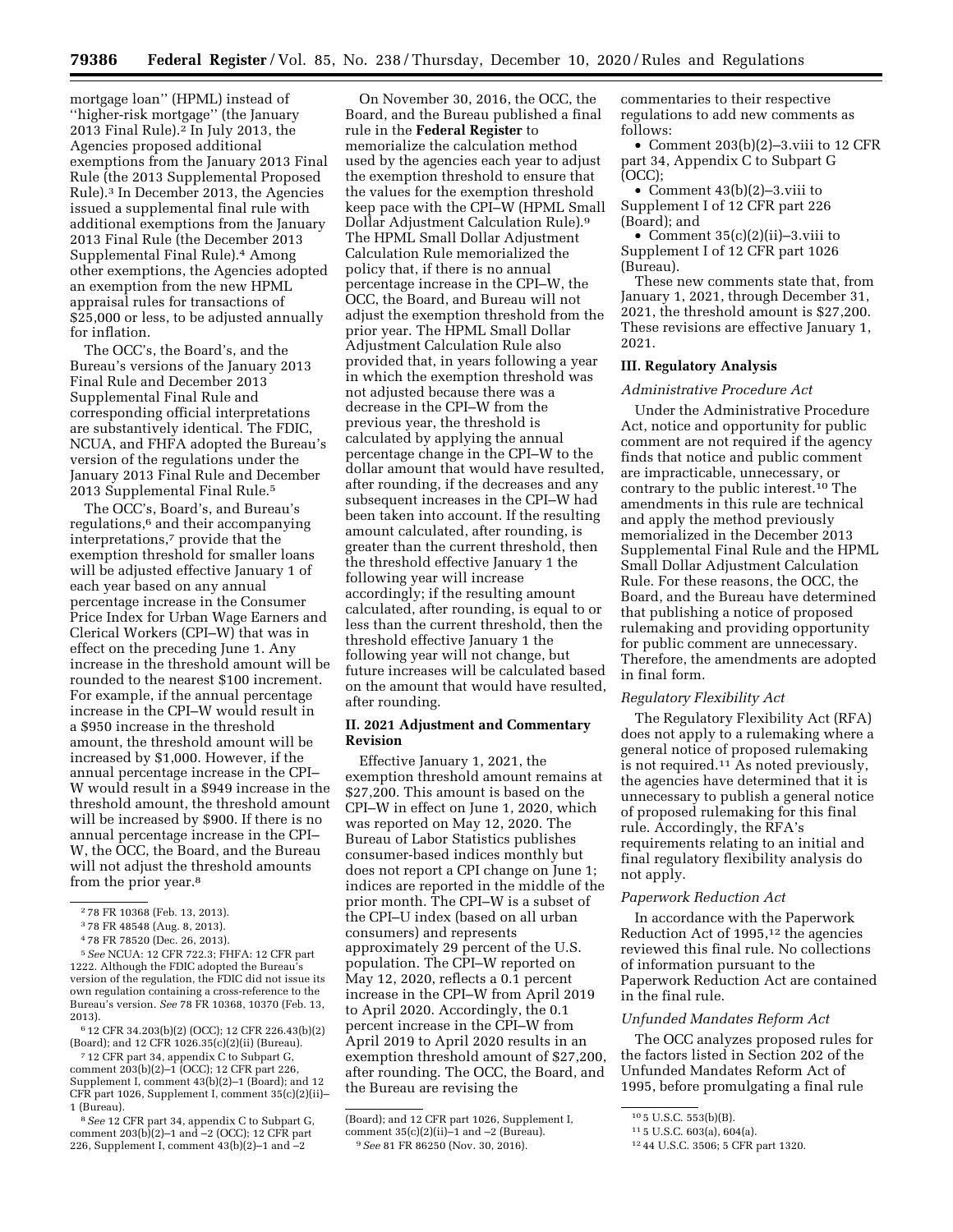for which a general notice of proposed rulemaking was published.13 As discussed above, the OCC has determined that the publication of a general notice of proposed rulemaking is unnecessary.

## *Bureau Congressional Review Act Statement*

Pursuant to the Congressional Review Act (5 U.S.C. 801 *et seq.*), the Bureau will submit a report containing this rule and other required information to the U.S. Senate, the U.S. House of Representatives, and the Comptroller General of the United States prior to the rule taking effect. The Office of Information and Regulatory Affairs (OIRA) has designated this rule as not a ''major rule'' as defined by 5 U.S.C. 804(2).

#### *Bureau Signing Authority*

The Acting Associate Director for Research, Markets and Regulations, Dan S. Sokolov, having reviewed and approved this document, is delegating the authority to electronically sign this document to Laura Galban, a Bureau Federal Register Liaison, for purposes of publication in the **Federal Register**.

#### **List of Subjects**

## *12 CFR Part 34*

Appraisal, Appraiser, Banks, Banking, Consumer protection, Credit, Mortgages, National banks, Reporting and recordkeeping requirements, Savings associations, Truth in lending.

#### *12 CFR Part 226*

Advertising, Appraisal, Appraiser, Consumer protection, Credit, Federal Reserve System, Reporting and recordkeeping requirements, Truth in lending.

## *12 CFR Part 1026*

Advertising, Banking, Banks, Consumer protection, Credit, Credit unions, Mortgages, National banks, Reporting and recordkeeping requirements, Savings associations, Truth in lending.

# **DEPARTMENT OF THE TREASURY**

## **Office of the Comptroller of the Currency**

#### **Authority and Issuance**

For the reasons set forth in the preamble, the OCC amends 12 CFR part 34 as set forth below:

## **PART 34—REAL ESTATE LENDING AND APPRAISALS**

■ 1. The authority citation for part 34 continues to read as follows:

**Authority:** 12 U.S.C. 1 *et seq.,* 25b, 29, 93a, 371, 1462a, 1463, 1464, 1465, 1701j–3, 1828(o), 3331 *et seq.,* 5101 *et seq.,*  5412(b)(2)(B) and 15 U.S.C. 1639h.

■ 2. In Appendix C to Subpart G, under *Section 34.203—Appraisals for Higher-Priced Mortgage Loans,* paragraph 34.203(b)(2) is revised to read as follows:

### **Appendix C to Subpart G—OCC Interpretations**

\* \* \* \* \*

*Section 34.203—Appraisals for Higher-Priced Mortgage Loans* 

\* \* \* \* \*

## Paragraph 34.203(b)(2)

1. *Threshold amount.* For purposes of § 34.203(b)(2), the threshold amount in effect during a particular period is the amount stated in comment 203(b)(2)–3 for that period. The threshold amount is adjusted effective January 1 of each year by any annual percentage increase in the Consumer Price Index for Urban Wage Earners and Clerical Workers (CPI–W) that was in effect on the preceding June 1. Comment  $203(b)(2)-3$  will be amended to provide the threshold amount for the upcoming year after the annual percentage change in the CPI–W that was in effect on June 1 becomes available. Any increase in the threshold amount will be rounded to the nearest \$100 increment. For example, if the annual percentage increase in the CPI–W would result in a \$950 increase in the threshold amount, the threshold amount will be increased by \$1,000. However, if the annual percentage increase in the CPI–W would result in a \$949 increase in the threshold amount, the threshold amount will be increased by \$900.

2. *No increase in the CPI–W.* If the CPI–W in effect on June 1 does not increase from the CPI–W in effect on June 1 of the previous year, the threshold amount effective the following January 1 through December 31 will not change from the previous year. When this occurs, for the years that follow, the threshold is calculated based on the annual percentage change in the CPI–W applied to the dollar amount that would have resulted, after rounding, if decreases and any subsequent increases in the CPI–W had been taken into account.

i. *Net increases.* If the resulting amount calculated, after rounding, is greater than the current threshold, then the threshold effective January 1 the following year will increase accordingly.

ii. *Net decreases.* If the resulting amount calculated, after rounding, is equal to or less than the current threshold, then the threshold effective January 1 the following year will not change, but future increases will be calculated based on the amount that would have resulted.

3. *Threshold.* For purposes of

§ 34.203(b)(2), the threshold amount in effect during a particular period is the amount stated below for that period.

i. From January 18, 2014, through December 31, 2014, the threshold amount is \$25,000.

ii. From January 1, 2015, through December 31, 2015, the threshold amount is \$25,500.

iii. From January 1, 2016, through December 31, 2016, the threshold amount is \$25,500.

iv. From January 1, 2017, through December 31, 2017, the threshold amount is \$25,500

v. From January 1, 2018, through December 31, 2018, the threshold amount is \$26,000.

vi. From January 1, 2019, through

December 31, 2019, the threshold amount is \$26,700.

vii. From January 1, 2020, through December 31, 2020, the threshold amount is \$27,200.

viii. From January 1, 2021, through December 31, 2021, the threshold amount is \$27,200.

4. *Qualifying for exemption—in general.* A transaction is exempt under § 34.203(b)(2) if the creditor makes an extension of credit at consummation that is equal to or below the threshold amount in effect at the time of consummation.

5. *Qualifying for exemption—subsequent changes.* A transaction does not meet the condition for an exemption under § 34.203(b)(2) merely because it is used to satisfy and replace an existing exempt loan, unless the amount of the new extension of credit is equal to or less than the applicable threshold amount. For example, assume a closed-end loan that qualified for a § 34.203(b)(2) exemption at consummation in year one is refinanced in year ten and that the new loan amount is greater than the threshold amount in effect in year ten. In these circumstances, the creditor must comply with all of the applicable requirements of § 34.203 with respect to the year ten transaction if the original loan is satisfied and replaced by the new loan, unless another exemption from the requirements of § 34.203 applies. *See*  § 34.203(b) and (d)(7).

\* \* \* \* \*

## **BOARD OF GOVERNORS OF THE FEDERAL RESERVE SYSTEM**

#### **Authority and Issuance**

For the reasons set forth in the preamble, the Board amends Regulation Z, 12 CFR part 226, as set forth below:

## **PART 226—TRUTH IN LENDING (REGULATION Z)**

■ 3. The authority citation for part 226 continues to read as follows:

**Authority:** 12 U.S.C. 3806; 15 U.S.C. 1604, 1637(c)(5), 1639(l), and 1639h; Pub. L. 111– 24, section 2, 123 Stat. 1734; Pub. L. 111– 203, 124 Stat. 1376.

■ 4. In Supplement I to part 226, under *Section 226.43—Appraisals for Higher-*

<sup>13</sup> 2 U.S.C. 1532.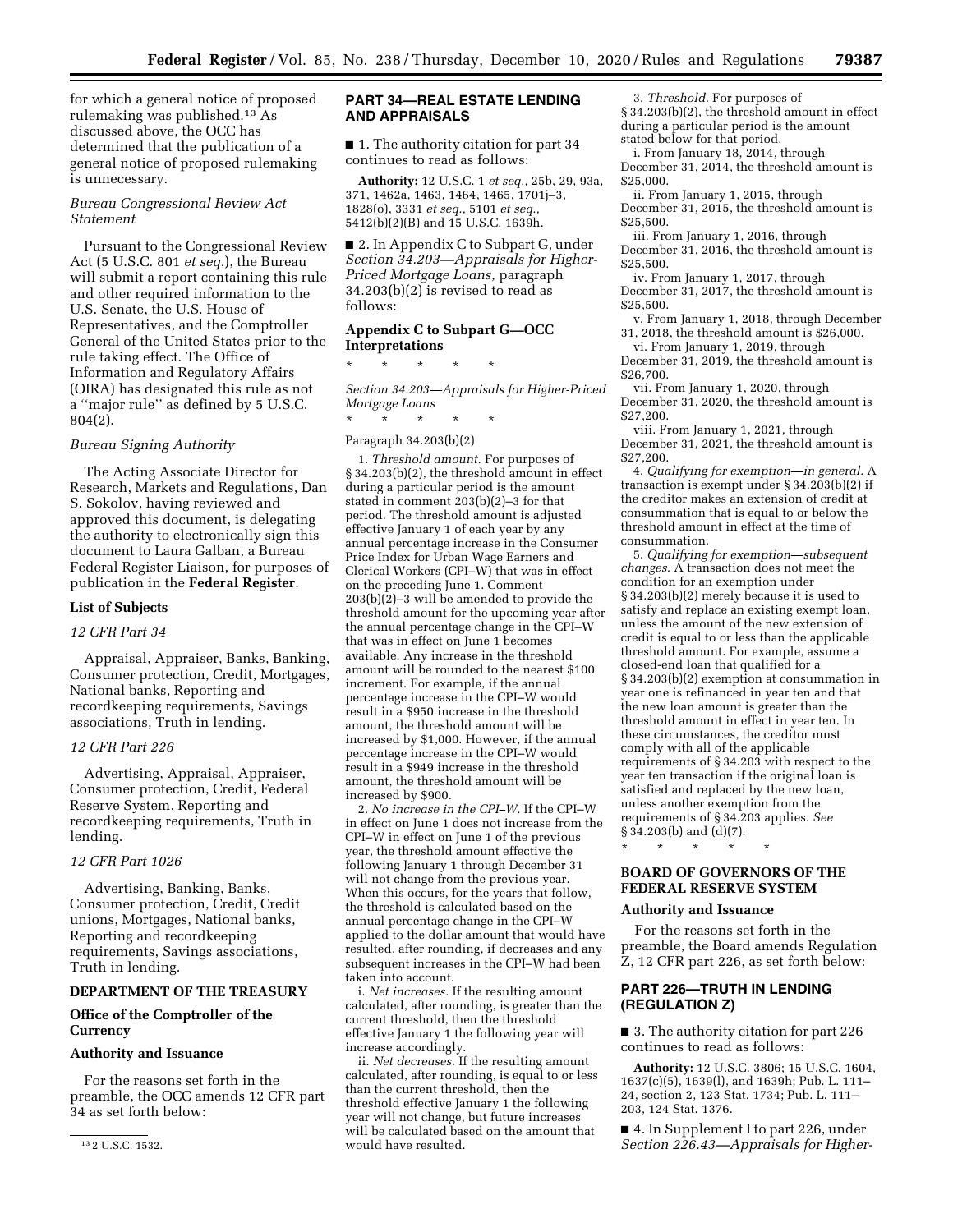*Risk Mortgage Loans,* paragraph 43(b)(2) is revised to read as follows:

## **Supplement I to Part 226—Official Staff Interpretations**

\* \* \* \* \*

*Section 226.43—Appraisals for Higher—Risk Mortgage Loans* 

\* \* \* \* \*

# Paragraph 43(b)(2)

1. *Threshold amount.* For purposes of § 226.43(b)(2), the threshold amount in effect during a particular period is the amount stated in comment 43(b)(2)–3 for that period. The threshold amount is adjusted effective January 1 of each year by any annual percentage increase in the Consumer Price Index for Urban Wage Earners and Clerical Workers (CPI–W) that was in effect on the preceding June 1. Comment 43(b)(2)–3 will be amended to provide the threshold amount for the upcoming year after the annual percentage change in the CPI–W that was in effect on June 1 becomes available. Any increase in the threshold amount will be rounded to the nearest \$100 increment. For example, if the annual percentage increase in the CPI–W would result in a \$950 increase in the threshold amount, the threshold amount will be increased by \$1,000. However, if the annual percentage increase in the CPI–W would result in a \$949 increase in the threshold amount, the threshold amount will be increased by \$900.

2. *No increase in the CPI–W.* If the CPI–W in effect on June 1 does not increase from the CPI–W in effect on June 1 of the previous year, the threshold amount effective the following January 1 through December 31 will not change from the previous year. When this occurs, for the years that follow, the threshold is calculated based on the annual percentage change in the CPI–W applied to the dollar amount that would have resulted, after rounding, if decreases and any subsequent increases in the CPI–W had been taken into account.

i. *Net increases.* If the resulting amount calculated, after rounding, is greater than the current threshold, then the threshold effective January 1 the following year will increase accordingly.

ii. *Net decreases.* If the resulting amount calculated, after rounding, is equal to or less than the current threshold, then the threshold effective January 1 the following year will not change, but future increases will be calculated based on the amount that would have resulted.

3. *Threshold.* For purposes of § 226.43(b)(2), the threshold amount in effect during a particular period is the amount stated below for that period.

i. From January 18, 2014, through December 31, 2014, the threshold amount is \$25,000.

ii. From January 1, 2015, through December 31, 2015, the threshold amount is \$25,500.

iii. From January 1, 2016, through December 31, 2016, the threshold amount is \$25,500.

iv. From January 1, 2017, through December 31, 2017, the threshold amount is \$25,500.

v. From January 1, 2018, through December 31, 2018, the threshold amount is \$26,000.

vi. From January 1, 2019, through December 31, 2019, the threshold amount is \$26,700.

vii. From January 1, 2020, through December 31, 2020, the threshold amount is \$27,200.

viii. From January 1, 2021, through December 31, 2021, the threshold amount is \$27,200.

4. *Qualifying for exemption—in general.* A transaction is exempt under § 226.43(b)(2) if the creditor makes an extension of credit at consummation that is equal to or below the threshold amount in effect at the time of consummation.

5. *Qualifying for exemption—subsequent changes.* A transaction does not meet the condition for an exemption under § 226.43(b)(2) merely because it is used to satisfy and replace an existing exempt loan, unless the amount of the new extension of credit is equal to or less than the applicable threshold amount. For example, assume a closed-end loan that qualified for a § 226.43(b)(2) exemption at consummation in year one is refinanced in year ten and that the new loan amount is greater than the threshold amount in effect in year ten. In these circumstances, the creditor must comply with all of the applicable requirements of § 226.43 with respect to the year ten transaction if the original loan is satisfied and replaced by the new loan, unless another exemption from the requirements of § 226.43 applies. *See*  § 226.43(b) and (d)(7).

# **BUREAU OF CONSUMER FINANCIAL PROTECTION**

#### **Authority and Issuance**

\* \* \* \* \*

For the reasons set forth in the preamble, the Bureau amends Regulation Z, 12 CFR part 1026, as set forth below:

## **PART 1026—TRUTH IN LENDING (REGULATION Z)**

■ 5. The authority citation for part 1026 continues to read as follows:

**Authority:** 12 U.S.C. 2601, 2603–2605, 2607, 2609, 2617, 3353, 5511, 5512, 5532, 5581; 15 U.S.C. 1601 *et seq.* 

■ 6. In Supplement I to part 1026, under *Section 1026.35—Requirements for Higher-Priced Mortgage Loans,*  paragraph 35(c)(2)(ii) is revised to read as follows:

## **Supplement I to Part 1026—Official Interpretations**

\* \* \* \* \*

*Section 1026.35—Requirements for Higher-Priced Mortgage Loans* 

\* \* \* \* \*

## Paragraph 35(c)(2)(ii)

1. *Threshold amount.* For purposes of § 1026.35(c)(2)(ii), the threshold amount in effect during a particular period is the amount stated in comment 35(c)(2)(ii)–3 for that period. The threshold amount is adjusted effective January 1 of each year by any annual percentage increase in the Consumer Price Index for Urban Wage Earners and Clerical Workers (CPI–W) that was in effect on the preceding June 1. Comment 35(c)(2)(ii)–3 will be amended to provide the threshold amount for the upcoming year after the annual percentage change in the CPI–W that was in effect on June 1 becomes available. Any increase in the threshold amount will be rounded to the nearest \$100 increment. For example, if the annual percentage increase in the CPI–W would result in a \$950 increase in the threshold amount, the threshold amount will be increased by \$1,000. However, if the annual percentage increase in the CPI–W would result in a \$949 increase in the threshold amount, the threshold amount will be increased by \$900.

2. *No increase in the CPI–W.* If the CPI–W in effect on June 1 does not increase from the CPI–W in effect on June 1 of the previous year, the threshold amount effective the following January 1 through December 31 will not change from the previous year. When this occurs, for the years that follow, the threshold is calculated based on the annual percentage change in the CPI–W applied to the dollar amount that would have resulted, after rounding, if decreases and any subsequent increases in the CPI–W had been taken into account.

i. *Net increases.* If the resulting amount calculated, after rounding, is greater than the current threshold, then the threshold effective January 1 the following year will increase accordingly.

ii. *Net decreases.* If the resulting amount calculated, after rounding, is equal to or less than the current threshold, then the threshold effective January 1 the following year will not change, but future increases will be calculated based on the amount that would have resulted.

3. *Threshold.* For purposes of § 1026.35(c)(2)(ii), the threshold amount in effect during a particular period is the amount stated below for that period.

i. From January 18, 2014, through December 31, 2014, the threshold amount is \$25,000.

ii. From January 1, 2015, through December 31, 2015, the threshold amount is \$25,500.

iii. From January 1, 2016, through December 31, 2016, the threshold amount is \$25,500.

iv. From January 1, 2017, through December 31, 2017, the threshold amount is \$25,500.

v. From January 1, 2018, through December 31, 2018, the threshold amount is \$26,000.

vi. From January 1, 2019, through December 31, 2019, the threshold amount is \$26,700.

vii. From January 1, 2020, through December 31, 2020, the threshold amount is \$27,200.

viii. From January 1, 2021, through December 31, 2021, the threshold amount is \$27,200.

4. *Qualifying for exemption—in general.* A transaction is exempt under